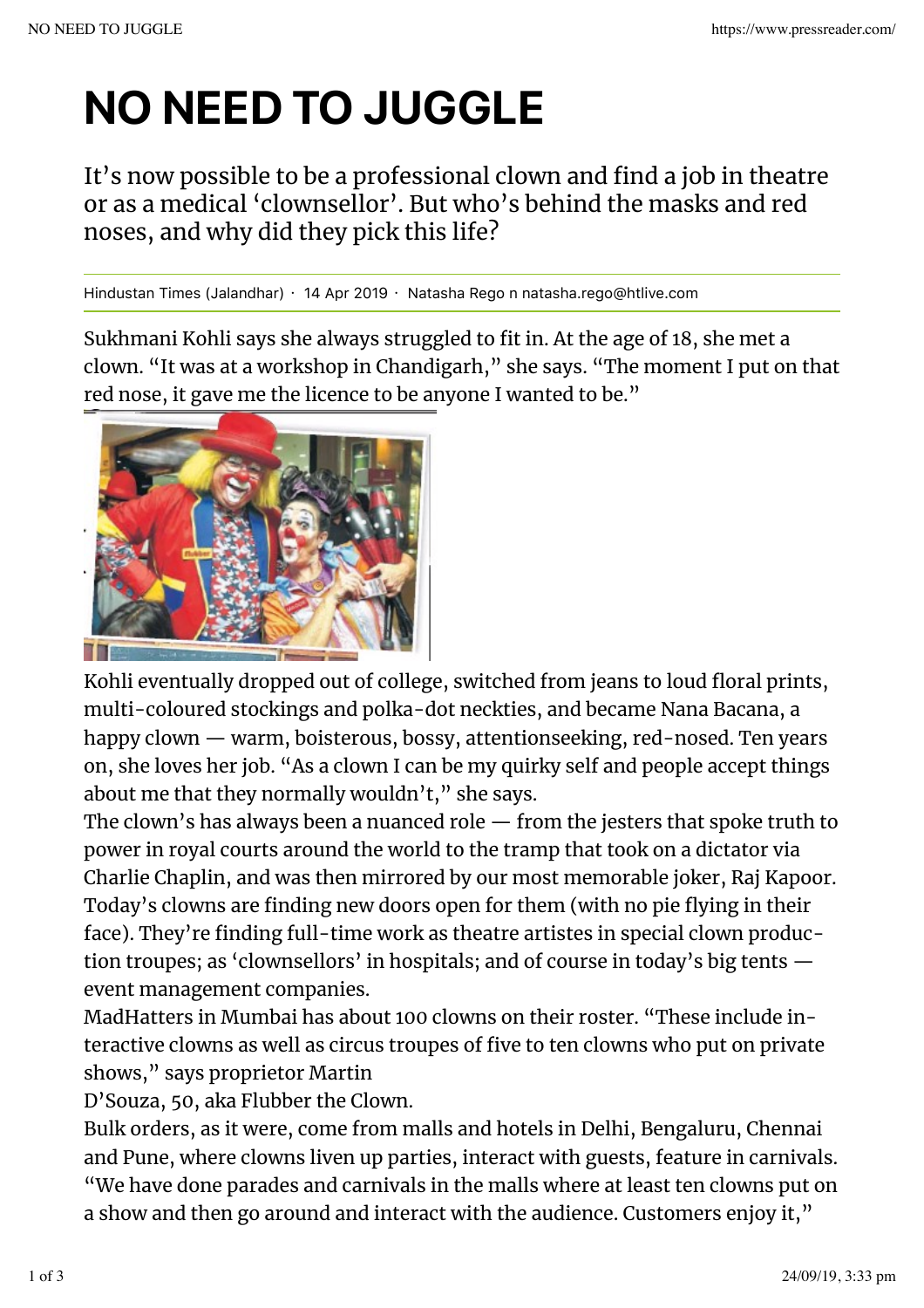says Lijin Thomas Varghese, centre director for the RMZ Mall in Bengaluru and formerly head of marketing at Phoenix Market City, Chennai.

Meanwhile, groups set up between three and five years ago such as Agarwal's Clownselors in Delhi, Docteur Clown and Compassionate Clowns in Bengaluru and the Little Theatre in Chennai provide 'clownsellors' to engage with the lonely, sick or convalescing, including at hospitals, orphanages and homes for the aged. Clownselling works a little diferently. "We're not performers," says Sheetal Agarwal, 33, who quit her job as a professor of sociology to become a clownsellor in Delhi. "We engage with the patients with the aim of forming a connection." These clowns typically keep the red nose and rainbow wig, but the comedy is calmer and more inclusive.

"Agarwal's Clownselors started visiting the Chacha Nehru Bal Chikitsalaya three years ago, and have been invited back every week since then. We have found that having them around reduces stress for patients, and for doctors," says Dr Mamta Sengar, head of the paediatric department at this children's hospital in Delhi. "We've seen severely sick children start to speak to us and laugh and even have an appetite for food."

## TRICK OR TREAT

So, what makes someone pick clowning as a profession? Sometimes it's a reflection of who you are, and other times, who you'd (sometimes) like to be. Agarwal remembers putting on the nose for the first time, and feeling free. Many clowns talk about the get-up, especially the nose, as shield rather than costume. "It's as if we're not afraid of people judging us anymore," Agarwal says.

Timothy Thomas, 22, a rather talkative clown from Bengaluru, says he picked clowning because it felt like a fun extension of who he was. "Many clowns spend years discovering their clowning personalities. Mine is just me," says Thomas. Through the week, he runs his NGO, Youth Brigade. On weekends, he is the goofy, cheerful Tim, earning between ₹15,000 and ₹50,000 a month performing at Sunday brunches at a five-star hotel and the odd birthday party.

There is no formal path to becoming a clown in India. Established clowns conduct workshops, offer apprenticeships. Many of India's clowns are self-taught. Some event management companies, like MadHatters, offer on-the-job training that can go on for one to three years. "We teach everything from magic to mime, unicycling, gags, balloon modelling and how to blow giant bubbles, of course," says D'Souza, who studied clownology at University of Wisconsin, La-Crosse, in the US.

Pravin Tulpule specialises in failed tricks. Also known as Happy the Caring Clown, he starts off by getting the names of colours wrong. Then proceeds to his opening act, a trick with a hanky and stick. He puts the hanky on the stick, waves it around and promises it'll change colour. Nothing happens.

So he calls on children from the audience to help. They say the magic words, but